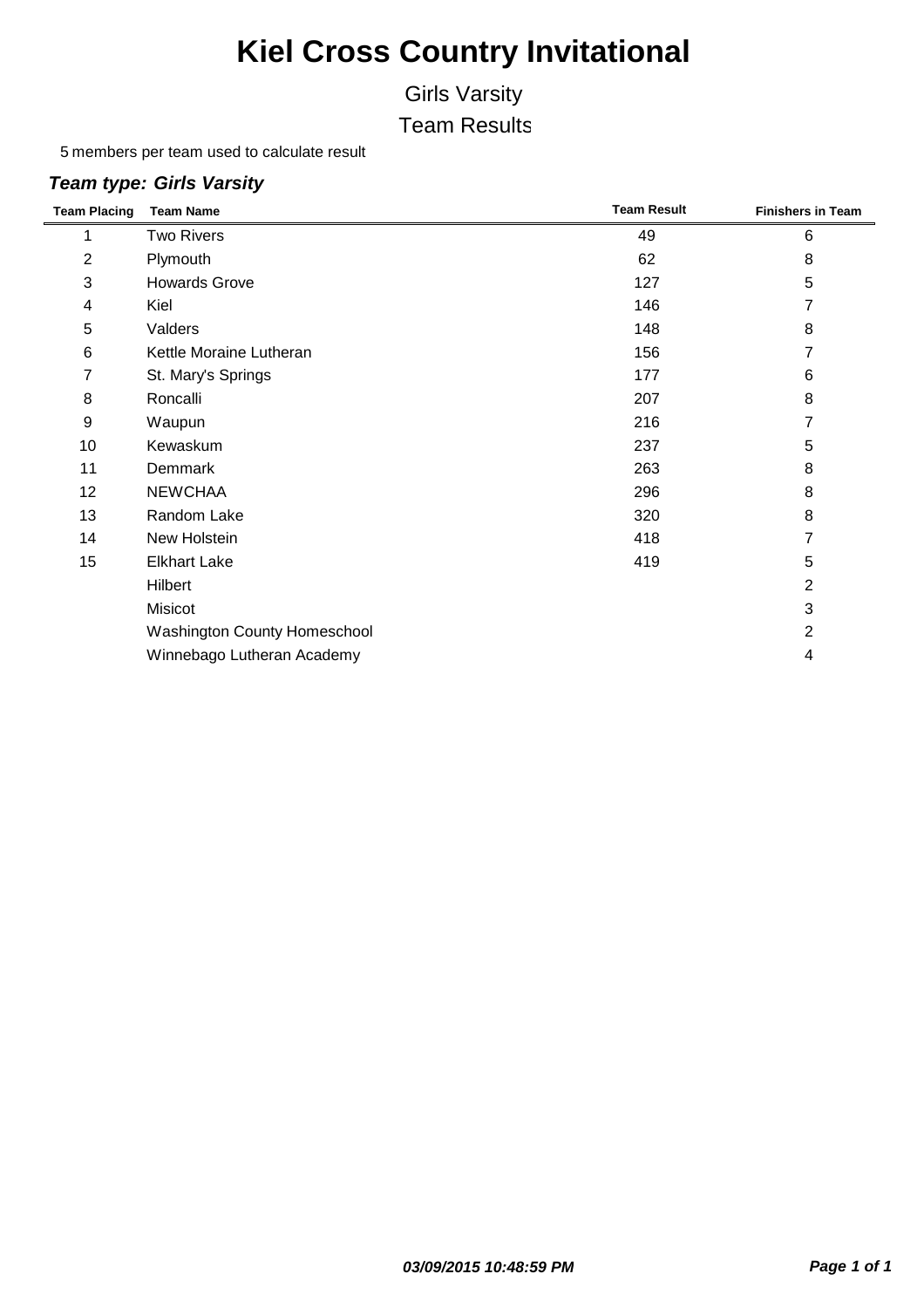| Pos | No  | Year<br>Time<br><b>Name</b><br>School |                                | Team<br><b>Position</b> | <b>Team</b><br><b>Points</b> | Pace |                |               |
|-----|-----|---------------------------------------|--------------------------------|-------------------------|------------------------------|------|----------------|---------------|
| 1   | 35  | Sophie Bolich                         | Plymouth                       | 12                      | 00:15:36.3                   | 1    | 1              | 3:54 min/km   |
| 2   | 886 | Allie Wachowski                       | <b>Two Rivers</b>              | 12                      | 00:16:22.3                   | 1    | $\overline{c}$ | 4:05 min/km   |
| 3   | 967 | Sarah Niehueser                       | Winnebago Lutheran Acade       | 10                      | 00:16:24.5                   | 1    | $<$ 5          | $4:06$ min/km |
| 4   | 883 | Kayla Jansky                          | <b>Two Rivers</b>              | 12                      | 00:16:29.3                   | 2    | 3              | 4:07 min/km   |
| 5   | 655 | <b>Emily Krier</b>                    | Kewaskum                       | 12                      | 00:16:32.3                   | 1    | 4              | 4:08 min/km   |
| 6   | 747 | Abby Jarzin                           | <b>NEWCHAA</b>                 | 10                      | 00:16:35.5                   | 1    | 5              | 4:08 min/km   |
| 7   | 954 | Hannah Smith                          | Waupun                         | 12                      | 00:16:40.8                   | 1    | 6              | $4:10$ min/km |
| 8   | 881 | Angela Henrickson                     | <b>Two Rivers</b>              | 11                      | 00:16:45.8                   | 3    | 7              | $4:11$ min/km |
| 9   | 638 | Katie Miller                          | Kettle Moraine Lutheran        | 10                      | 00:16:46.5                   | 1    | 8              | $4:11$ min/km |
| 10  | 884 | Kylie Jansky                          | <b>Two Rivers</b>              | 12                      | 00:16:48.2                   | 4    | 9              | 4:12 min/km   |
| 11  | 615 | Katie Guse                            | <b>Howards Grove</b>           | 11                      | 00:16:52.5                   | 1    | 10             | $4:13$ min/km |
| 12  | 859 | Paige Case                            | St. Mary's Springs             | 12                      | 00:16:57.2                   | 1    | 11             | $4:14$ min/km |
| 13  | 608 | Sam Thielá                            | Hilbert                        | 11                      | 00:16:58.4                   | 1    | $5$            | $4:14$ min/km |
| 14  | 968 | Amanda Triebensee                     | Plymouth                       | 9                       | 00:16:58.4                   | 2    | 12             | 4:14 min/km   |
| 15  | 195 | Olivia Jankowski                      | Plymouth                       | 12                      | 00:16:59.3                   | 3    | 13             | $4:14$ min/km |
| 16  | 861 | Morgan Krupp                          | St. Mary's Springs             | 11                      | 00:17:00.5                   | 2    | 14             | 4:15 min/km   |
| 17  | 618 | Ashley Reinemann                      | <b>Howards Grove</b>           | 11                      | 00:17:01.8                   | 2    | 15             | $4:15$ min/km |
| 18  | 786 | Lauren Rabe                           | Plymouth                       | 9                       | 00:17:02.9                   | 4    | 16             | $4:15$ min/km |
| 19  | 685 | Rachel Halbach                        | Kiel                           | 11                      | 00:17:05.7                   | 1    | 17             | 4:16 min/km   |
| 20  | 862 | <b>Emily Mcgovern</b>                 | St. Mary's Springs             | 11                      | 00:17:05.8                   | 3    | 18             | 4:16 min/km   |
| 21  | 911 | Abby Demeyer                          | Valders                        | 12                      | 00:17:06.2                   | 1    | 19             | $4:16$ min/km |
| 22  | 453 | Gabrielle Mella                       | Plymouth                       | 9                       | 00:17:10.8                   | 5    | 20             | 4:17 min/km   |
| 23  | 941 | Romela Olla                           | <b>Washington County Homes</b> | 9                       | 00:17:12.3                   | 1    | $5$            | $4:18$ min/km |
| 24  | 640 | <b>Emmalie Olsen</b>                  | Kettle Moraine Lutheran        | 11                      | 00:17:19.3                   | 2    | 21             | 4:19 min/km   |
| 25  | 57  | Izzy Kastelic                         | Plymouth                       | 9                       | 00:17:21.2                   | 6    | 22             | 4:20 min/km   |
| 26  | 683 | <b>Addison Dahmer</b>                 | Kiel                           | 12                      | 00:17:28.3                   | 2    | 23             | $4:22$ min/km |
| 27  | 940 | Olivia Lubner                         | <b>Washington County Homes</b> | 11                      | 00:17:28.3                   | 2    | $5$            | $4:22$ min/km |
| 28  | 719 | Kendra Wernecke                       | Misicot                        | 12                      | 00:17:31.8                   | 1    | $<$ 5          | $4:22$ min/km |
| 29  | 918 | Taylor Zucchi                         | Valders                        | 9                       | 00:17:34.1                   | 2    | 24             | 4:23 min/km   |
| 30  | 817 | Andrea Vaca                           | Roncalli                       | 12                      | 00:17:35.1                   | 1    | 25             | 4:23 min/km   |
| 31  | 613 | Noelle Eschen                         | <b>Howards Grove</b>           | 12                      | 00:17:37.4                   | 3    | 26             | 4:24 min/km   |
| 32  | 916 | Gabrielle Rogler                      | Valders                        | 9                       | 00:17:37.4                   | 3    | 27             | $4:24$ min/km |
| 33  | 880 | Hanna Helling                         | <b>Two Rivers</b>              | 9                       | 00:17:39.9                   | 5    | 28             | 4:24 min/km   |
| 34  | 813 | <b>Sydney Fricke</b>                  | Roncalli                       | 10                      | 00:17:48.4                   | 2    | 29             | 4:27 min/km   |
| 35  | 654 | <b>Hailey Herriges</b>                | Kewaskum                       | 11                      | 00:17:52.5                   | 2    | 30             | 4:28 min/km   |
| 36  | 780 | Alicia Hartmann                       | Random Lake                    | 10                      | 00:17:55.7                   | 1    | 31             | 4:28 min/km   |
| 37  | 912 | Stephanie Hanson                      | Valders                        | 9                       | 00:17:59.5                   | 4    | 32             | 4:29 min/km   |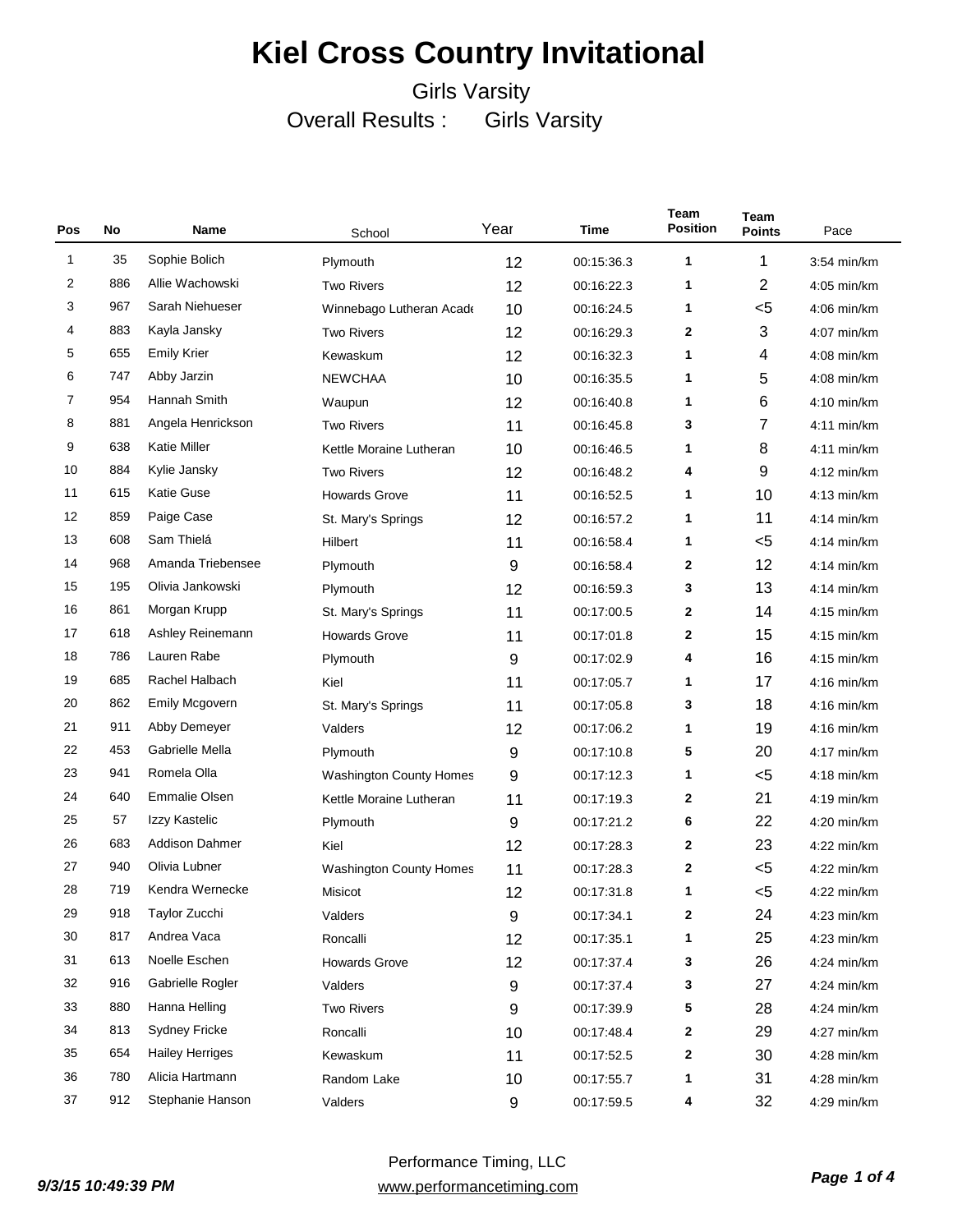| Pos | No  | Name                    | School                   | Year | Time       | Team<br><b>Position</b> | <b>Team</b><br><b>Points</b> | Pace          |
|-----|-----|-------------------------|--------------------------|------|------------|-------------------------|------------------------------|---------------|
| 38  | 679 | Josie Binversie         | Kiel                     | 9    | 00:18:01.0 | 3                       | 33                           | 4:30 min/km   |
| 39  | 251 | <b>Allie Gruttner</b>   | Plymouth                 | 9    | 00:18:01.0 | 7                       | 34                           | 4:30 min/km   |
| 40  | 763 | Ellie Welsch            | Plymouth                 | 10   | 00:18:04.3 | 8                       | >7                           | $4:31$ min/km |
| 41  | 616 | Zyta Mueller            | <b>Howards Grove</b>     | 12   | 00:18:07.3 | 4                       | 35                           | $4:31$ min/km |
| 42  | 687 | Hailey Jaschob          | Kiel                     | 11   | 00:18:16.2 | 4                       | 36                           | 4:34 min/km   |
| 43  | 689 | <b>Kathy Moritz</b>     | Kiel                     | 10   | 00:18:21.4 | 5                       | 37                           | 4:35 min/km   |
| 44  | 812 | Lanea Bartel            | Roncalli                 | 11   | 00:18:26.8 | 3                       | 38                           | $4:36$ min/km |
| 45  | 637 | <b>Abby Miller</b>      | Kettle Moraine Lutheran  | 10   | 00:18:33.3 | 3                       | 39                           | 4:38 min/km   |
| 46  | 565 | <b>Brianna Seidl</b>    | Demmark                  | 9    | 00:18:33.5 | 1                       | 40                           | 4:38 min/km   |
| 47  | 617 | Melissa Oxtoby          | <b>Howards Grove</b>     | 11   | 00:18:35.3 | 5                       | 41                           | $4:38$ min/km |
| 48  | 592 | Jessica Mehre           | <b>Elkhart Lake</b>      | 11   | 00:18:41.2 | 1                       | 42                           | 4:40 min/km   |
| 49  | 641 | <b>Madison Ott</b>      | Kettle Moraine Lutheran  | 12   | 00:18:46.5 | 4                       | 43                           | 4:41 min/km   |
| 50  | 949 | <b>Taylor Martinez</b>  | Waupun                   | 11   | 00:18:47.9 | 2                       | 44                           | 4:41 min/km   |
| 51  | 966 | Samantha Freund         | Winnebago Lutheran Acade | 12   | 00:18:48.3 | 2                       | $<$ 5                        | 4:42 min/km   |
| 52  | 642 | Amellia Wedward         | Kettle Moraine Lutheran  | 10   | 00:18:49.6 | 5                       | 45                           | 4:42 min/km   |
| 53  | 914 | <b>Taylor Pederson</b>  | Valders                  | 10   | 00:18:49.7 | 5                       | 46                           | 4:42 min/km   |
| 54  | 917 | Lauren Stenzel          | Valders                  | 12   | 00:18:53.2 | 6                       | 47                           | $4:43$ min/km |
| 55  | 566 | Abby Wanek              | Demmark                  | 9    | 00:18:56.3 | 2                       | 48                           | 4:44 min/km   |
| 56  | 784 | <b>Ashley Mullane</b>   | Random Lake              | 10   | 00:18:59.7 | 2                       | 49                           | 4:44 min/km   |
| 57  | 567 | Hope Watzka             | Demmark                  | 10   | 00:19:03.4 | 3                       | 50                           | 4:45 min/km   |
| 58  | 691 | Jenna Tarnowski         | Kiel                     | 10   | 00:19:11.1 | 6                       | 51                           | 4:47 min/km   |
| 59  | 652 | Haley Plachinski        | Kewaskum                 | 11   | 00:19:11.3 | 3                       | 52                           | 4:47 min/km   |
| 60  | 953 | <b>Haley Smith</b>      | Waupun                   | 10   | 00:19:11.7 | 3                       | 53                           | 4:47 min/km   |
| 61  | 948 | <b>Emily Manske</b>     | Waupun                   | 9    | 00:19:13.2 | 4                       | 54                           | 4:48 min/km   |
| 62  | 815 | Abby Onesti             | Roncalli                 | 9    | 00:19:16.2 | 4                       | 55                           | 4:49 min/km   |
| 63  | 627 | Rachel Gahan            | Kettle Moraine Lutheran  | 9    | 00:19:16.8 | 6                       | 56                           | 4:49 min/km   |
| 64  | 653 | <b>Ellie Debelak</b>    | Kewaskum                 | 12   | 00:19:28.8 | 4                       | 57                           | 4:52 min/km   |
| 65  | 913 | <b>Heather Hickmann</b> | Valders                  | 9    | 00:19:29.8 | 7                       | 58                           | 4:52 min/km   |
| 66  | 952 | Kilie Shaw              | Waupun                   | 12   | 00:19:36.7 | 5                       | 59                           | 4:54 min/km   |
| 67  | 814 | <b>Heather Leclair</b>  | Roncalli                 | 11   | 00:19:37.8 | 5                       | 60                           | 4:54 min/km   |
| 68  | 561 | Sam Halada              | Demmark                  | 11   | 00:19:37.8 | 4                       | 61                           | 4:54 min/km   |
| 69  | 951 | <b>Emily Schwanke</b>   | Waupun                   | 11   | 00:19:40.8 | 6                       | 62                           | 4:55 min/km   |
| 70  | 819 | Alli Winans             | Roncalli                 | 12   | 00:19:41.0 | 6                       | 63                           | 4:55 min/km   |
| 71  | 970 | Gabriella Theander      | Winnebago Lutheran Acade | 10   | 00:19:42.0 | 3                       | $<$ 5                        | 4:55 min/km   |
| 72  | 564 | Karli Pennings          | Demmark                  | 11   | 00:19:43.6 | 5                       | 64                           | 4:55 min/km   |
| 73  | 718 | <b>Riley Seib</b>       | Misicot                  | 10   | 00:19:46.5 | 2                       | $5$                          | 4:56 min/km   |
| 74  | 860 | Maya Fidziukiewicz      | St. Mary's Springs       | 10   | 00:19:49.5 | 4                       | 65                           | 4:57 min/km   |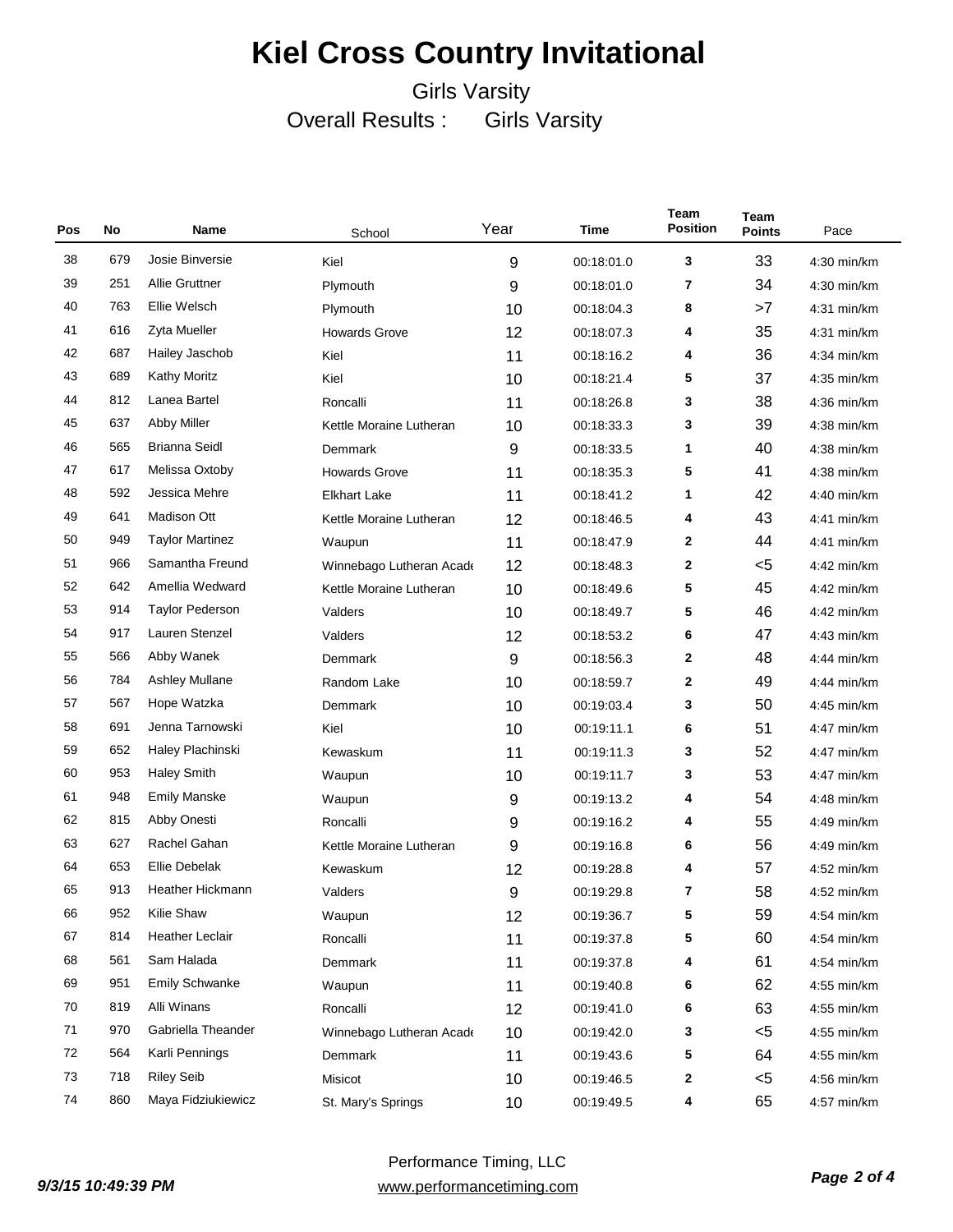| Pos | No  | Name                   | School                   | Year             | Time       | Team<br><b>Position</b> | <b>Team</b><br><b>Points</b> | Pace        |
|-----|-----|------------------------|--------------------------|------------------|------------|-------------------------|------------------------------|-------------|
| 75  | 560 | Elle Babiash           | Demmark                  | 10               | 00:19:52.5 | 6                       | 66                           | 4:58 min/km |
| 76  | 746 | Anne Gara              | <b>NEWCHAA</b>           | 9                | 00:19:54.5 | 2                       | 67                           | 4:58 min/km |
| 77  | 882 | Diana Henrickson       | <b>Two Rivers</b>        | 11               | 00:19:57.5 | 6                       | 68                           | 4:59 min/km |
| 78  | 858 | Kami Jaeger            | St. Mary's Springs       | 10               | 00:19:58.5 | 5                       | 69                           | 4:59 min/km |
| 79  | 950 | Liz Schatz             | Waupun                   | 12               | 00:20:01.3 | 7                       | 70                           | 5:00 min/km |
| 80  | 818 | Sophia Vaca            | Roncalli                 | 12               | 00:20:09.4 | 7                       | 71                           | 5:02 min/km |
| 81  | 639 | Lauren Miller          | Kettle Moraine Lutheran  | 11               | 00:20:11.3 | 7                       | 72                           | 5:02 min/km |
| 82  | 742 | Abby Bernhardt         | <b>NEWCHAA</b>           | 10               | 00:20:14.9 | 3                       | 73                           | 5:03 min/km |
| 83  | 748 | <b>Katie Keller</b>    | <b>NEWCHAA</b>           | 11               | 00:20:20.3 | 4                       | 74                           | 5:05 min/km |
| 84  | 732 | Rachel Hansen          | New Holstein             | 11               | 00:20:23.2 | 1                       | 75                           | 5:05 min/km |
| 85  | 785 | Morgan Palmer          | Random Lake              | 11               | 00:20:23.8 | 3                       | 76                           | 5:05 min/km |
| 86  | 816 | Mikaelyn Schroeder     | Roncalli                 | 10               | 00:20:24.4 | 8                       | >7                           | 5:06 min/km |
| 87  | 745 | Julia Deml             | <b>NEWCHAA</b>           | 10               | 00:20:28.3 | 5                       | 77                           | 5:07 min/km |
| 88  | 681 | <b>Taylor Bushke</b>   | Kiel                     | 11               | 00:20:38.8 | 7                       | 78                           | 5:09 min/km |
| 89  | 857 | <b>Tess Herron</b>     | St. Mary's Springs       | 10               | 00:20:52.5 | 6                       | 79                           | 5:13 min/km |
| 90  | 749 | Olivia Peck            | <b>NEWCHAA</b>           | 10               | 00:20:52.9 | 6                       | 80                           | 5:13 min/km |
| 91  | 781 | Cathryn Hiller         | Random Lake              | 10               | 00:21:00.2 | 4                       | 81                           | 5:15 min/km |
| 92  | 733 | Sara Luebke            | New Holstein             | 11               | 00:21:05.5 | 2                       | 82                           | 5:16 min/km |
| 93  | 915 | Gena Pekarske          | Valders                  | 9                | 00:21:08.2 | 8                       | >7                           | 5:17 min/km |
| 94  | 783 | Grace Klas             | Random Lake              | 10               | 00:21:17.2 | 5                       | 83                           | 5:19 min/km |
| 95  | 969 | Sara Schmitz           | Winnebago Lutheran Acade | $\boldsymbol{9}$ | 00:21:27.8 | 4                       | $5$                          | 5:21 min/km |
| 96  | 717 | <b>Rheanna Quandt</b>  | Misicot                  | 11               | 00:21:29.5 | 3                       | $5$                          | 5:22 min/km |
| 97  | 736 | <b>Brittany Wagner</b> | New Holstein             | 11               | 00:21:30.8 | 3                       | 84                           | 5:22 min/km |
| 98  | 563 | Cassie Otradovec       | Demmark                  | 11               | 00:21:31.6 | 7                       | 85                           | 5:22 min/km |
| 99  | 744 | <b>Teresa Delaney</b>  | <b>NEWCHAA</b>           | 10               | 00:21:32.7 | 7                       | 86                           | 5:23 min/km |
| 100 | 734 | Carolyne Roepke        | New Holstein             | 12               | 00:21:37.5 | 4                       | 87                           | 5:24 min/km |
| 101 | 562 | Malorie Konkel         | Demmark                  | 12               | 00:21:41.8 | 8                       | >7                           | 5:25 min/km |
| 102 | 743 | Sarah Crozier          | <b>NEWCHAA</b>           | 12               | 00:21:42.6 | 8                       | >7                           | 5:25 min/km |
| 103 | 782 | Keegan Houpt           | Random Lake              | 12               | 00:21:43.2 | 6                       | 88                           | 5:25 min/km |
| 104 | 589 | Erica Heinig           | <b>Elkhart Lake</b>      | 12               | 00:21:43.7 | 2                       | 89                           | 5:25 min/km |
| 105 | 731 | Lillian Feider         | New Holstein             | 11               | 00:21:58.7 | 5                       | 90                           | 5:29 min/km |
| 106 | 609 | <b>Delaney Wiese</b>   | Hilbert                  | 11               | 00:21:59.3 | 2                       | $5$                          | 5:29 min/km |
| 107 | 735 | <b>Azure Tinkle</b>    | New Holstein             | 9                | 00:22:10.3 | 6                       | 91                           | 5:32 min/km |
| 108 | 779 | Leanna Faller          | Random Lake              | 10               | 00:22:23.3 | 7                       | 92                           | 5:35 min/km |
| 109 | 730 | <b>Taylor Blanck</b>   | New Holstein             | 11               | 00:22:33.2 | 7                       | 93                           | 5:38 min/km |
| 110 | 656 | Sydney Rosenthal       | Kewaskum                 | 11               | 00:22:35.3 | 5                       | 94                           | 5:38 min/km |
| 111 | 590 | Shyania Higgins        | <b>Elkhart Lake</b>      | 11               | 00:22:37.5 | 3                       | 95                           | 5:39 min/km |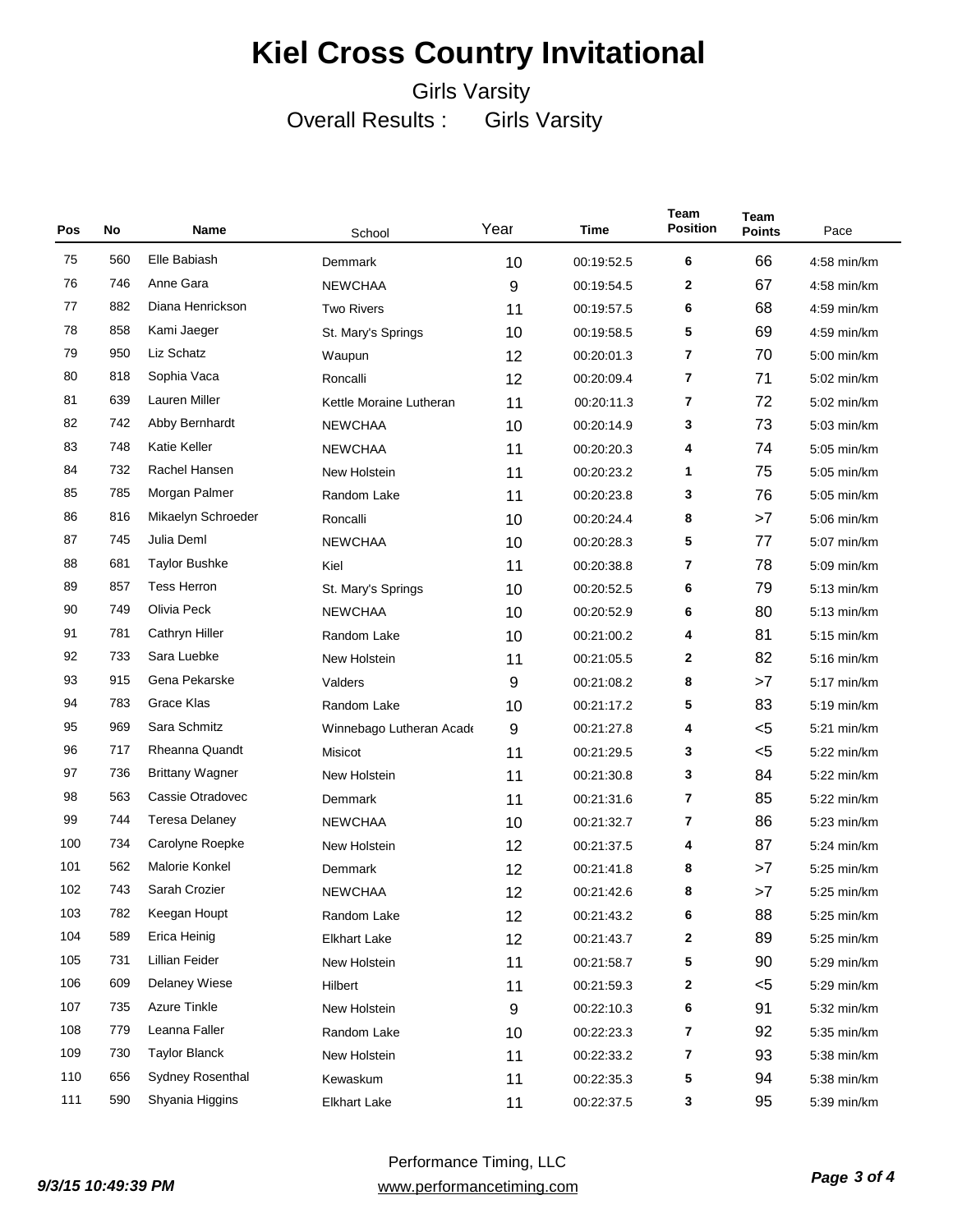| Pos | No  | Name            | School       | Year | Time       | Team<br><b>Position</b> | Team<br><b>Points</b> | Pace                  |
|-----|-----|-----------------|--------------|------|------------|-------------------------|-----------------------|-----------------------|
| 112 | 595 | Sydney Shovan   | Elkhart Lake | 11   | 00:22:42.8 | 4                       | 96                    | 5:40 min/km           |
| 113 | 596 | Holly Zorn      | Elkhart Lake | 11   | 00:23:01.5 | 5                       | 97                    | 5:45 min/km           |
| 114 | 775 | Jessica Norskog | Random Lake  | 10   | 00:24:21.7 | 8                       | >1                    | $6:05 \text{ min/km}$ |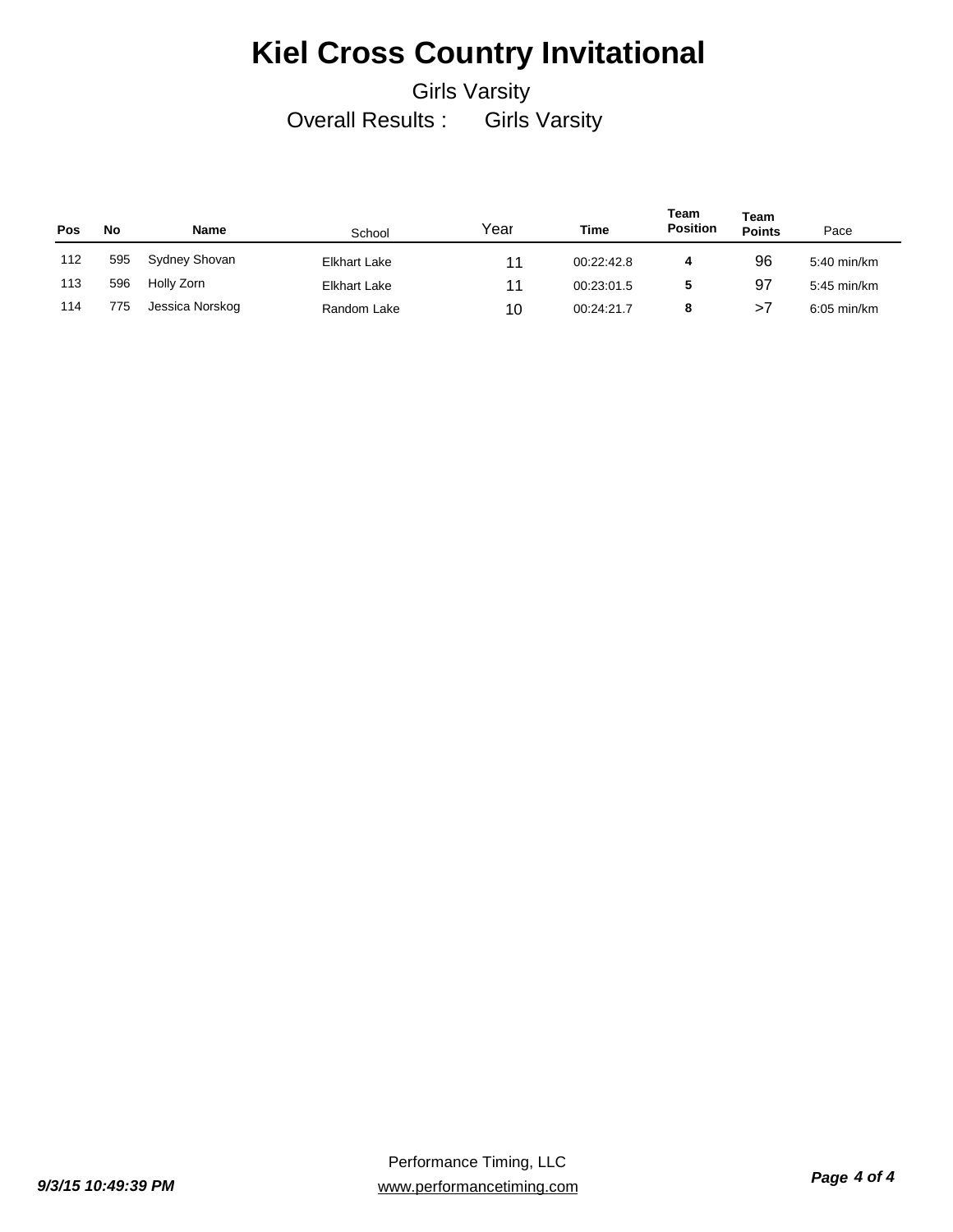| Team result: 49        | Team name: Two Rivers    |                |                       |             |                |                    |                    |  |  |
|------------------------|--------------------------|----------------|-----------------------|-------------|----------------|--------------------|--------------------|--|--|
| <b>Team Pos</b>        | <b>Overall Pos</b>       | <b>Race No</b> | <b>Name</b>           | Team Pos: 1 |                | <b>Finish Time</b> |                    |  |  |
|                        |                          |                |                       |             | $\overline{2}$ |                    | <b>Team Points</b> |  |  |
| 1                      | $\overline{2}$           | 886            | Allie Wachowski       |             |                | 00:16:23           | $\overline{2}$     |  |  |
| $\overline{2}$         | 4                        | 883            | Kayla Jansky          |             | 3              | 00:16:30           | 3                  |  |  |
| 3                      | 8                        | 881            | Angela Henrickson     |             | 7              | 00:16:46           | 7                  |  |  |
| 4                      | 10                       | 884            | Kylie Jansky          |             | 9              | 00:16:49           | 9                  |  |  |
| 5                      | 33                       | 880            | Hanna Helling         |             | 28             | 00:17:40           | 28                 |  |  |
| 6                      | 77                       | 882            | Diana Henrickson      |             | 68             | 00:19:58           | 68                 |  |  |
| Team name:<br>Plymouth |                          |                |                       |             |                |                    |                    |  |  |
| Team result: 62        |                          |                |                       | Team Pos: 2 |                |                    |                    |  |  |
| <b>Team Pos</b>        | <b>Overall Pos</b>       | <b>Race No</b> | <b>Name</b>           |             |                | <b>Finish Time</b> | <b>Team Points</b> |  |  |
| 1                      | 1                        | 35             | Sophie Bolich         |             | $\mathbf{1}$   | 00:15:37           | $\mathbf 1$        |  |  |
| $\overline{2}$         | 14                       | 968            | Amanda Triebensee     |             | 12             | 00:16:59           | 12                 |  |  |
| 3                      | 15                       | 195            | Olivia Jankowski      |             | 13             | 00:17:00           | 13                 |  |  |
| 4                      | 18                       | 786            | Lauren Rabe           |             | 16             | 00:17:03           | 16                 |  |  |
| 5                      | 22                       | 453            | Gabrielle Mella       |             | 20             | 00:17:11           | 20                 |  |  |
| 6                      | 25                       | 57             | Izzy Kastelic         |             | 22             | 00:17:22           | 22                 |  |  |
| 7                      | 39                       | 251            | <b>Allie Gruttner</b> |             | 34             | 00:18:02           | 34                 |  |  |
| 8                      | 40                       | 763            | Ellie Welsch          |             | >7             | 00:18:05           | >7                 |  |  |
|                        | Team name: Howards Grove |                |                       |             |                |                    |                    |  |  |
|                        | Team result: 127         |                |                       | Team Pos: 3 |                |                    |                    |  |  |
| <b>Team Pos</b>        | <b>Overall Pos</b>       | <b>Race No</b> | <b>Name</b>           |             |                | <b>Finish Time</b> | <b>Team Points</b> |  |  |
| 1                      | 11                       | 615            | <b>Katie Guse</b>     |             | 10             | 00:16:53           | 10                 |  |  |
| 2                      | 17                       | 618            | Ashley Reinemann      |             | 15             | 00:17:02           | 15                 |  |  |
| 3                      | 31                       | 613            | Noelle Eschen         |             | 26             | 00:17:38           | 26                 |  |  |
| 4                      | 41                       | 616            | Zyta Mueller          |             | 35             | 00:18:08           | 35                 |  |  |
| 5                      | 47                       | 617            | Melissa Oxtoby        |             | 41             | 00:18:36           | 41                 |  |  |
| Team name:             | Kiel                     |                |                       |             |                |                    |                    |  |  |
|                        | Team result: 146         |                |                       | Team Pos: 4 |                |                    |                    |  |  |
| <b>Team Pos</b>        | <b>Overall Pos</b>       | <b>Race No</b> | <b>Name</b>           |             |                | <b>Finish Time</b> | <b>Team Points</b> |  |  |
| $\mathbf 1$            | 19                       | 685            | Rachel Halbach        |             | 17             | 00:17:06           | 17                 |  |  |
| $\overline{2}$         | 26                       | 683            | <b>Addison Dahmer</b> |             | 23             | 00:17:29           | 23                 |  |  |
| 3                      | 38                       | 679            | Josie Binversie       |             | 33             | 00:18:02           | 33                 |  |  |
| 4                      | 42                       | 687            | Hailey Jaschob        |             | 36             | 00:18:17           | 36                 |  |  |
| 5                      | 43                       | 689            | <b>Kathy Moritz</b>   |             | 37             | 00:18:22           | 37                 |  |  |
| 6                      | 58                       | 691            | Jenna Tarnowski       |             | 51             | 00:19:12           | 51                 |  |  |
| 7                      | 88                       | 681            | <b>Taylor Bushke</b>  |             | 78             | 00:20:39           | 78                 |  |  |
|                        | Team name: Valders       |                |                       |             |                |                    |                    |  |  |
|                        | Team result: 148         |                |                       | Team Pos: 5 |                |                    |                    |  |  |
| <b>Team Pos</b>        | <b>Overall Pos</b>       | <b>Race No</b> | Name                  |             |                | <b>Finish Time</b> | <b>Team Points</b> |  |  |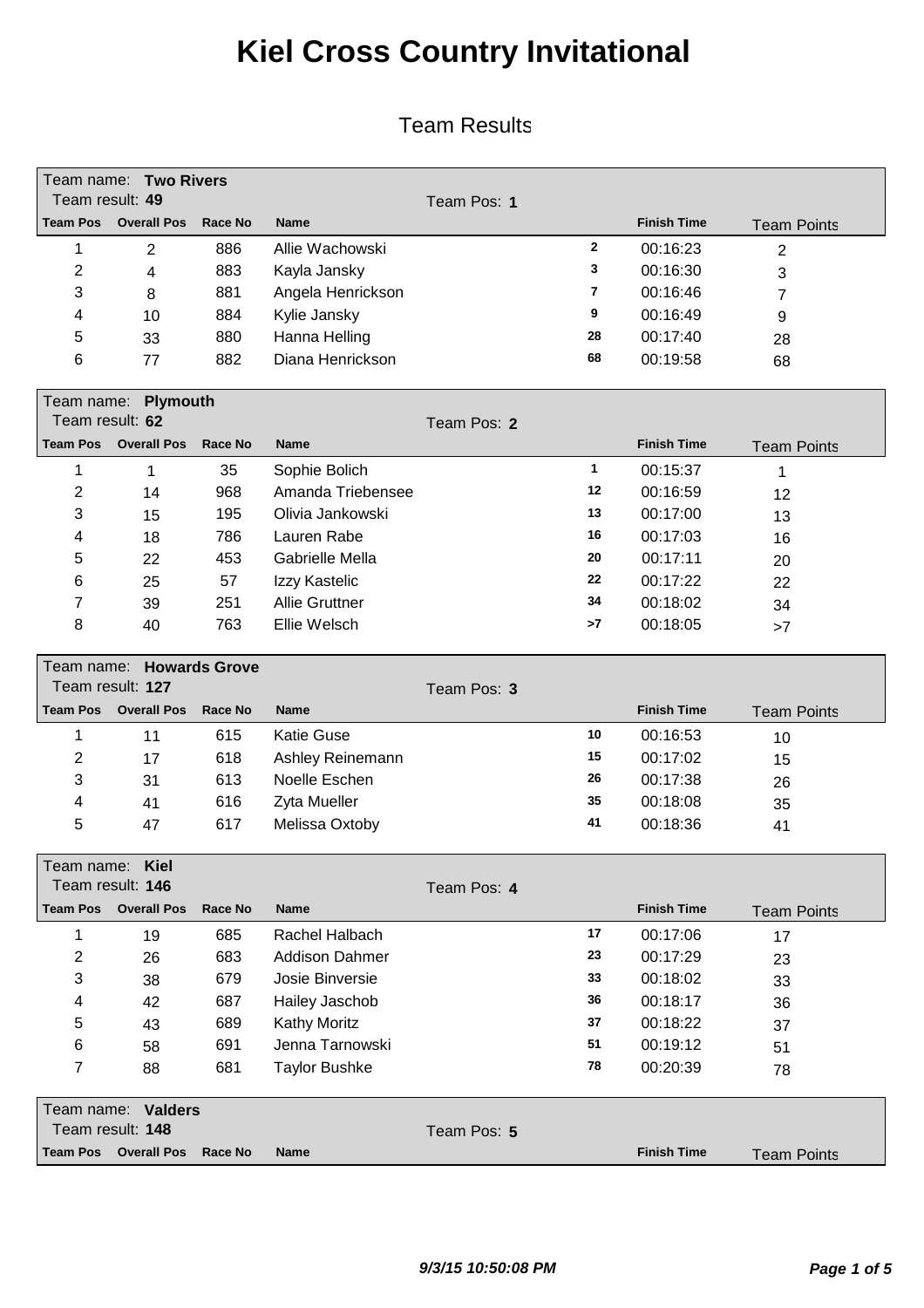| Team result: 148 | Team name: Valders                  |                                |                         |             |    |                    |                    |
|------------------|-------------------------------------|--------------------------------|-------------------------|-------------|----|--------------------|--------------------|
| <b>Team Pos</b>  | <b>Overall Pos</b>                  | Race No                        | <b>Name</b>             | Team Pos: 5 |    | <b>Finish Time</b> |                    |
|                  |                                     |                                |                         |             |    |                    | <b>Team Points</b> |
| 1                | 21                                  | 911                            | Abby Demeyer            |             | 19 | 00:17:07           | 19                 |
| 2                | 29                                  | 918                            | Taylor Zucchi           |             | 24 | 00:17:35           | 24                 |
| 3                | 32                                  | 916                            | Gabrielle Rogler        |             | 27 | 00:17:38           | 27                 |
| 4                | 37                                  | 912                            | Stephanie Hanson        |             | 32 | 00:18:00           | 32                 |
| 5                | 53                                  | 914                            | <b>Taylor Pederson</b>  |             | 46 | 00:18:50           | 46                 |
| 6                | 54                                  | 917                            | Lauren Stenzel          |             | 47 | 00:18:54           | 47                 |
| 7                | 65                                  | 913                            | <b>Heather Hickmann</b> |             | 58 | 00:19:30           | 58                 |
| 8                | 93                                  | 915                            | Gena Pekarske           |             | >7 | 00:21:09           | >7                 |
| Team name:       |                                     | <b>Kettle Moraine Lutheran</b> |                         |             |    |                    |                    |
| Team result: 156 |                                     |                                |                         | Team Pos: 6 |    |                    |                    |
|                  | <b>Team Pos</b> Overall Pos         | <b>Race No</b>                 | <b>Name</b>             |             |    | <b>Finish Time</b> | <b>Team Points</b> |
| 1                | 9                                   | 638                            | <b>Katie Miller</b>     |             | 8  | 00:16:47           | 8                  |
| 2                | 24                                  | 640                            | <b>Emmalie Olsen</b>    |             | 21 | 00:17:20           | 21                 |
| 3                | 45                                  | 637                            | <b>Abby Miller</b>      |             | 39 | 00:18:34           | 39                 |
| 4                | 49                                  | 641                            | Madison Ott             |             | 43 | 00:18:47           | 43                 |
| 5                | 52                                  | 642                            | Amellia Wedward         |             | 45 | 00:18:50           | 45                 |
| 6                | 63                                  | 627                            | Rachel Gahan            |             | 56 | 00:19:17           | 56                 |
| 7                | 81                                  | 639                            | Lauren Miller           |             | 72 | 00:20:12           | 72                 |
|                  |                                     |                                |                         |             |    |                    |                    |
|                  | Team name: St. Mary's Springs       |                                |                         |             |    |                    |                    |
|                  | Team result: 177                    |                                |                         | Team Pos: 7 |    |                    |                    |
| <b>Team Pos</b>  | <b>Overall Pos</b>                  | <b>Race No</b>                 | <b>Name</b>             |             |    | <b>Finish Time</b> | <b>Team Points</b> |
| 1                | 12                                  | 859                            | Paige Case              |             | 11 | 00:16:58           | 11                 |
| 2                | 16                                  | 861                            | Morgan Krupp            |             | 14 | 00:17:01           | 14                 |
| 3                | 20                                  | 862                            | Emily Mcgovern          |             | 18 | 00:17:06           | 18                 |
| 4                | 74                                  | 860                            | Maya Fidziukiewicz      |             | 65 | 00:19:50           | 65                 |
| 5                | 78                                  | 858                            | Kami Jaeger             |             | 69 | 00:19:59           | 69                 |
| 6                | 89                                  | 857                            | <b>Tess Herron</b>      |             | 79 | 00:20:53           | 79                 |
|                  |                                     |                                |                         |             |    |                    |                    |
| Team name:       | <b>Roncalli</b><br>Team result: 207 |                                |                         |             |    |                    |                    |
|                  |                                     |                                |                         | Team Pos: 8 |    |                    |                    |
| <b>Team Pos</b>  | <b>Overall Pos</b>                  | Race No                        | <b>Name</b>             |             |    | <b>Finish Time</b> | <b>Team Points</b> |
| 1                | 30                                  | 817                            | Andrea Vaca             |             | 25 | 00:17:36           | 25                 |
| 2                | 34                                  | 813                            | <b>Sydney Fricke</b>    |             | 29 | 00:17:49           | 29                 |
| 3                | 44                                  | 812                            | Lanea Bartel            |             | 38 | 00:18:27           | 38                 |
| 4                | 62                                  | 815                            | Abby Onesti             |             | 55 | 00:19:17           | 55                 |
| 5                | 67                                  | 814                            | <b>Heather Leclair</b>  |             | 60 | 00:19:38           | 60                 |
| 6                | 70                                  | 819                            | Alli Winans             |             | 63 | 00:19:42           | 63                 |
| 7                | 80                                  | 818                            | Sophia Vaca             |             | 71 | 00:20:10           | 71                 |
| 8                | 86                                  | 816                            | Mikaelyn Schroeder      |             | >7 | 00:20:25           | >7                 |
|                  | Team name: Waupun                   |                                |                         |             |    |                    |                    |
|                  | Team result: 216                    |                                |                         | Team Pos: 9 |    |                    |                    |
|                  | <b>Team Pos</b> Overall Pos         | Race No                        | Name                    |             |    | <b>Finish Time</b> | <b>Team Points</b> |
|                  |                                     |                                |                         |             |    |                    |                    |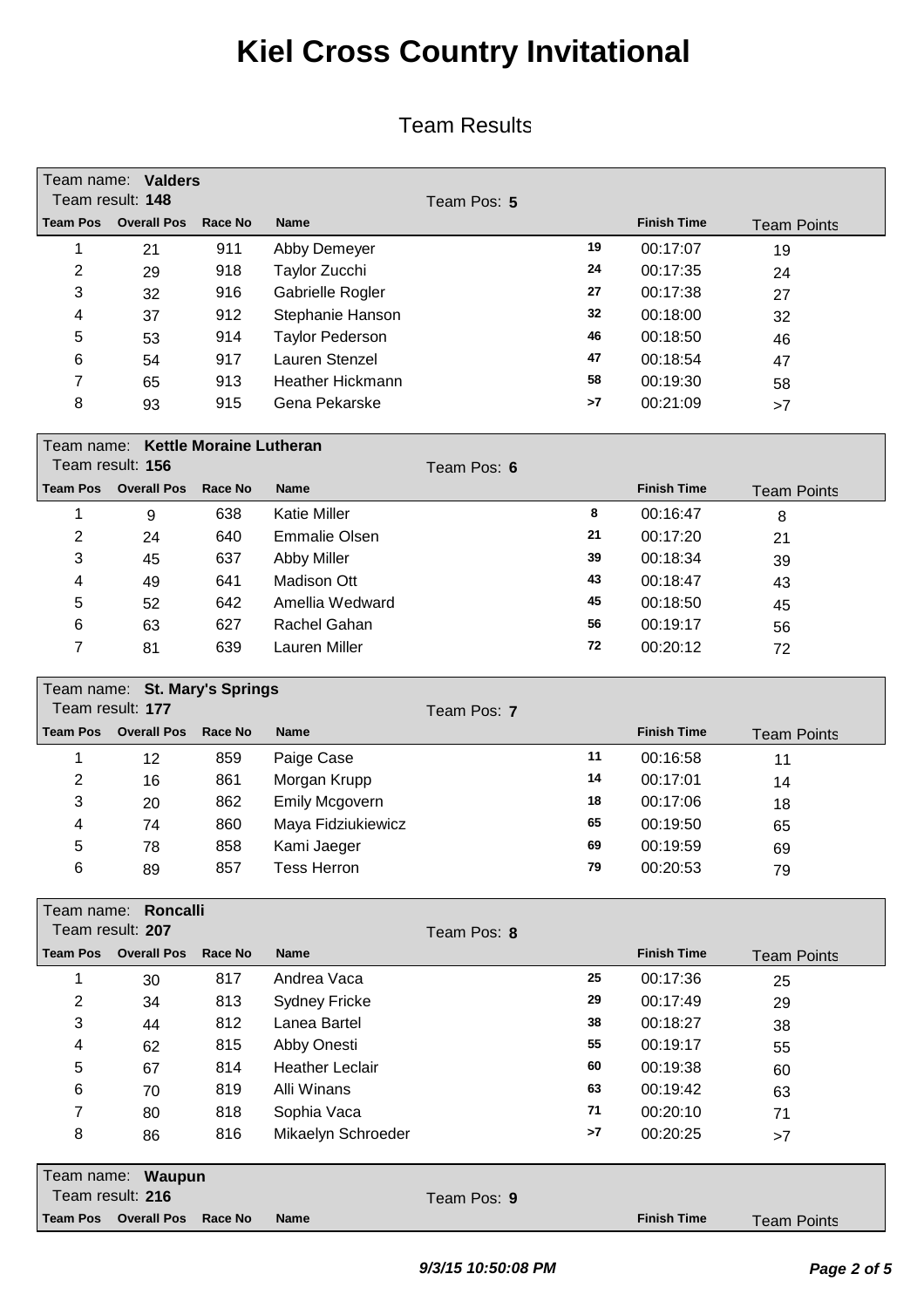|                                                                  | Team name: Waupun<br>Team result: 216      |                |                        |              |    |                    |                    |
|------------------------------------------------------------------|--------------------------------------------|----------------|------------------------|--------------|----|--------------------|--------------------|
| <b>Team Pos</b>                                                  | <b>Overall Pos</b>                         | Race No        | <b>Name</b>            | Team Pos: 9  |    | <b>Finish Time</b> | <b>Team Points</b> |
| 1                                                                | $\overline{7}$                             | 954            | Hannah Smith           |              | 6  | 00:16:41           | 6                  |
| 2                                                                | 50                                         | 949            | <b>Taylor Martinez</b> |              | 44 | 00:18:48           | 44                 |
| 3                                                                | 60                                         | 953            | <b>Haley Smith</b>     |              | 53 | 00:19:12           | 53                 |
| 4                                                                | 61                                         | 948            | <b>Emily Manske</b>    |              | 54 | 00:19:14           | 54                 |
| 5                                                                | 66                                         | 952            | Kilie Shaw             |              | 59 | 00:19:37           | 59                 |
| 6                                                                | 69                                         | 951            | <b>Emily Schwanke</b>  |              | 62 | 00:19:41           | 62                 |
| 7                                                                | 79                                         | 950            | Liz Schatz             |              | 70 | 00:20:02           | 70                 |
|                                                                  |                                            |                |                        |              |    |                    |                    |
| Team name:                                                       | <b>Kewaskum</b>                            |                |                        |              |    |                    |                    |
|                                                                  | Team result: 237                           |                |                        | Team Pos: 10 |    |                    |                    |
| <b>Team Pos</b>                                                  | <b>Overall Pos</b>                         | <b>Race No</b> | <b>Name</b>            |              |    | <b>Finish Time</b> | <b>Team Points</b> |
| 1                                                                | 5                                          | 655            | <b>Emily Krier</b>     |              | 4  | 00:16:33           | 4                  |
| 2                                                                | 35                                         | 654            | <b>Hailey Herriges</b> |              | 30 | 00:17:53           | 30                 |
| 3                                                                | 59                                         | 652            | Haley Plachinski       |              | 52 | 00:19:12           | 52                 |
| 4                                                                | 64                                         | 653            | <b>Ellie Debelak</b>   |              | 57 | 00:19:29           | 57                 |
| 5                                                                | 110                                        | 656            | Sydney Rosenthal       |              | 94 | 00:22:36           | 94                 |
|                                                                  |                                            |                |                        |              |    |                    |                    |
| Team name:<br><b>Demmark</b><br>Team result: 263<br>Team Pos: 11 |                                            |                |                        |              |    |                    |                    |
| <b>Team Pos</b>                                                  | <b>Overall Pos</b>                         | Race No        | <b>Name</b>            |              |    | <b>Finish Time</b> | <b>Team Points</b> |
| 1                                                                | 46                                         | 565            | <b>Brianna Seidl</b>   |              | 40 | 00:18:34           | 40                 |
| $\overline{c}$                                                   | 55                                         | 566            | Abby Wanek             |              | 48 | 00:18:57           |                    |
| 3                                                                | 57                                         | 567            | Hope Watzka            |              | 50 | 00:19:04           | 48                 |
| 4                                                                | 68                                         | 561            | Sam Halada             |              | 61 | 00:19:38           | 50                 |
| 5                                                                | 72                                         | 564            | Karli Pennings         |              | 64 | 00:19:44           | 61                 |
| 6                                                                | 75                                         | 560            | Elle Babiash           |              | 66 | 00:19:53           | 64                 |
| 7                                                                |                                            | 563            | Cassie Otradovec       |              | 85 | 00:21:32           | 66                 |
| 8                                                                | 98                                         | 562            | Malorie Konkel         |              | >7 | 00:21:42           | 85                 |
|                                                                  | 101                                        |                |                        |              |    |                    | >7                 |
|                                                                  | Team name: NEWCHAA                         |                |                        |              |    |                    |                    |
|                                                                  | Team result: 296                           |                |                        | Team Pos: 12 |    |                    |                    |
| <b>Team Pos</b>                                                  | <b>Overall Pos</b>                         | <b>Race No</b> | <b>Name</b>            |              |    | <b>Finish Time</b> | <b>Team Points</b> |
| 1                                                                | 6                                          | 747            | Abby Jarzin            |              | 5  | 00:16:36           | 5                  |
| 2                                                                | 76                                         | 746            | Anne Gara              |              | 67 | 00:19:55           | 67                 |
| 3                                                                | 82                                         | 742            | Abby Bernhardt         |              | 73 | 00:20:15           | 73                 |
| 4                                                                | 83                                         | 748            | <b>Katie Keller</b>    |              | 74 | 00:20:21           | 74                 |
| 5                                                                | 87                                         | 745            | Julia Deml             |              | 77 | 00:20:29           | 77                 |
| 6                                                                | 90                                         | 749            | Olivia Peck            |              | 80 | 00:20:53           | 80                 |
| 7                                                                | 99                                         | 744            | <b>Teresa Delaney</b>  |              | 86 | 00:21:33           | 86                 |
| 8                                                                | 102                                        | 743            | Sarah Crozier          |              | >7 | 00:21:43           | >7                 |
|                                                                  |                                            |                |                        |              |    |                    |                    |
|                                                                  | Team name: Random Lake<br>Team result: 320 |                |                        | Team Pos: 13 |    |                    |                    |
| <b>Team Pos</b>                                                  | <b>Overall Pos</b>                         | Race No        | <b>Name</b>            |              |    | <b>Finish Time</b> | <b>Team Points</b> |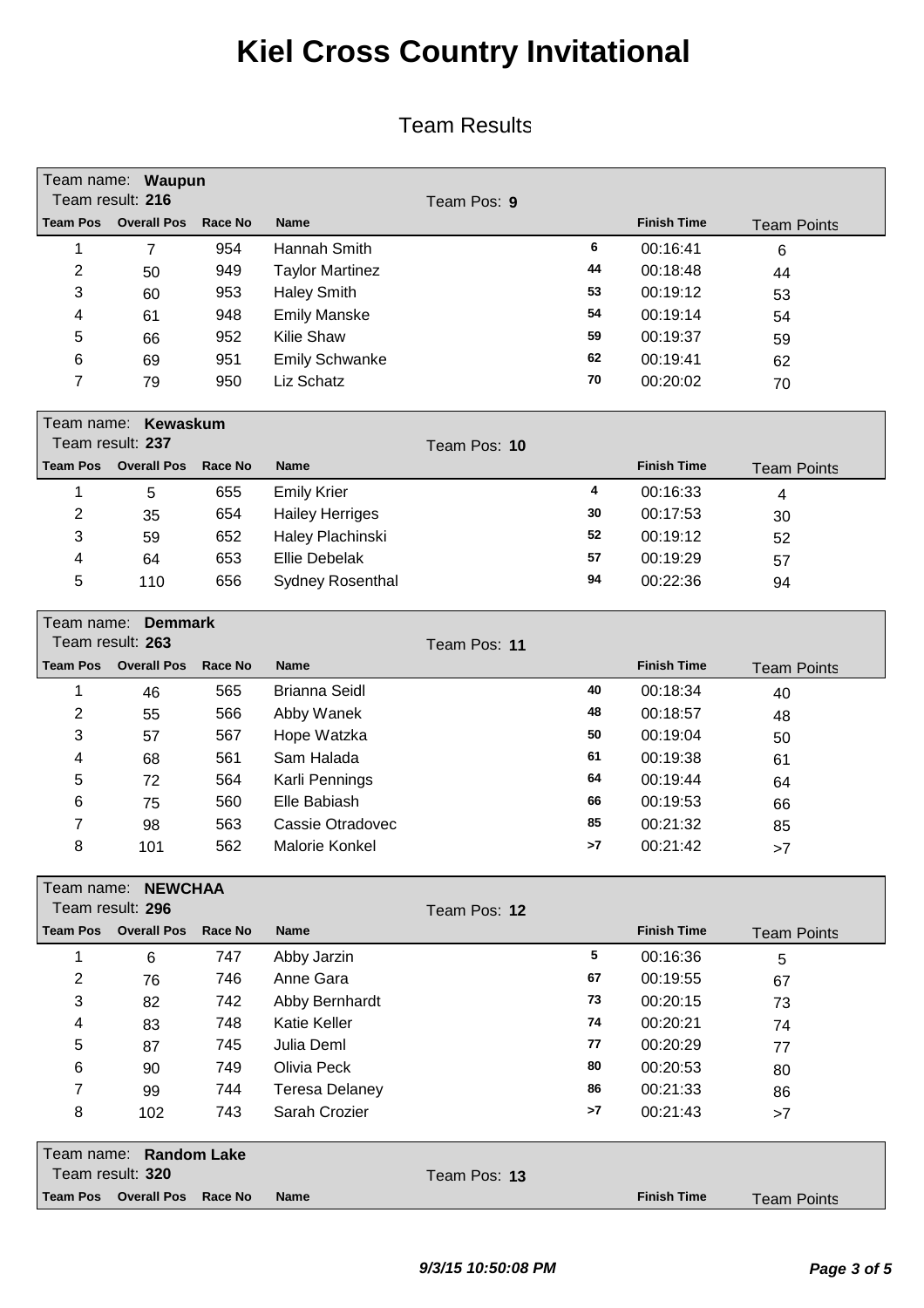| Team name:      | Team result: 320            | <b>Random Lake</b> |                                          | Team Pos: 13 |       |                    |                    |
|-----------------|-----------------------------|--------------------|------------------------------------------|--------------|-------|--------------------|--------------------|
| <b>Team Pos</b> | <b>Overall Pos</b>          | <b>Race No</b>     | <b>Name</b>                              |              |       | <b>Finish Time</b> | <b>Team Points</b> |
| 1               | 36                          | 780                | Alicia Hartmann                          |              | 31    | 00:17:56           | 31                 |
| $\overline{c}$  | 56                          | 784                | <b>Ashley Mullane</b>                    |              | 49    | 00:19:00           | 49                 |
| 3               | 85                          | 785                | Morgan Palmer                            |              | 76    | 00:20:24           | 76                 |
| 4               | 91                          | 781                | Cathryn Hiller                           |              | 81    | 00:21:01           | 81                 |
| 5               | 94                          | 783                | <b>Grace Klas</b>                        |              | 83    | 00:21:18           | 83                 |
| 6               | 103                         | 782                | Keegan Houpt                             |              | 88    | 00:21:44           | 88                 |
| 7               | 108                         | 779                | Leanna Faller                            |              | 92    | 00:22:24           | 92                 |
| 8               | 114                         | 775                | Jessica Norskog                          |              | >7    | 00:24:22           | >7                 |
| Team name:      | <b>New Holstein</b>         |                    |                                          |              |       |                    |                    |
|                 | Team result: 418            |                    |                                          | Team Pos: 14 |       |                    |                    |
| <b>Team Pos</b> | <b>Overall Pos</b>          | <b>Race No</b>     | <b>Name</b>                              |              |       | <b>Finish Time</b> | <b>Team Points</b> |
| 1               |                             | 732                | Rachel Hansen                            |              | 75    | 00:20:24           |                    |
| $\overline{c}$  | 84                          | 733                | Sara Luebke                              |              | 82    | 00:21:06           | 75                 |
|                 | 92                          |                    |                                          |              | 84    | 00:21:31           | 82                 |
| 3               | 97                          | 736                | <b>Brittany Wagner</b>                   |              | 87    | 00:21:38           | 84                 |
| 4               | 100                         | 734                | Carolyne Roepke<br><b>Lillian Feider</b> |              | 90    |                    | 87                 |
| 5               | 105                         | 731                |                                          |              | 91    | 00:21:59           | 90                 |
| 6               | 107                         | 735                | <b>Azure Tinkle</b>                      |              | 93    | 00:22:11           | 91                 |
| 7               | 109                         | 730                | <b>Taylor Blanck</b>                     |              |       | 00:22:34           | 93                 |
| Team name:      | <b>Elkhart Lake</b>         |                    |                                          |              |       |                    |                    |
|                 | Team result: 419            |                    |                                          | Team Pos: 15 |       |                    |                    |
| <b>Team Pos</b> | <b>Overall Pos</b>          | <b>Race No</b>     | <b>Name</b>                              |              |       | <b>Finish Time</b> | <b>Team Points</b> |
| 1               | 48                          | 592                | Jessica Mehre                            |              | 42    | 00:18:42           | 42                 |
| $\overline{c}$  | 104                         | 589                | Erica Heinig                             |              | 89    | 00:21:44           | 89                 |
| 3               | 111                         | 590                | Shyania Higgins                          |              | 95    | 00:22:38           | 95                 |
| 4               | 112                         | 595                | Sydney Shovan                            |              | 96    | 00:22:43           | 96                 |
| 5               | 113                         | 596                | Holly Zorn                               |              | 97    | 00:23:02           | 97                 |
|                 |                             |                    | Team name: Washington County Homeschool  |              |       |                    |                    |
| Team result:    |                             |                    |                                          | Team Pos:    |       |                    |                    |
|                 | <b>Team Pos</b> Overall Pos | Race No            | <b>Name</b>                              |              |       | <b>Finish Time</b> | <b>Team Points</b> |
| 1               | 23                          | 941                | Romela Olla                              |              | <5    | 00:17:13           | $5$                |
|                 | Team name: Misicot          |                    |                                          |              |       |                    |                    |
| Team result:    |                             |                    |                                          | Team Pos:    |       |                    |                    |
|                 | <b>Team Pos</b> Overall Pos | Race No            | <b>Name</b>                              |              |       | <b>Finish Time</b> | <b>Team Points</b> |
| 1               | 28                          | 719                | Kendra Wernecke                          |              | $<$ 5 | 00:17:32           | $5$                |
|                 |                             |                    | Team name: Winnebago Lutheran Academy    |              |       |                    |                    |
| Team result:    |                             |                    |                                          | Team Pos:    |       |                    |                    |
| Team Pos        | <b>Overall Pos</b>          | <b>Race No</b>     | <b>Name</b>                              |              |       | <b>Finish Time</b> | <b>Team Points</b> |
| 1               | 3                           | 967                | Sarah Niehueser                          |              | $5$   | 00:16:25           | $5$                |